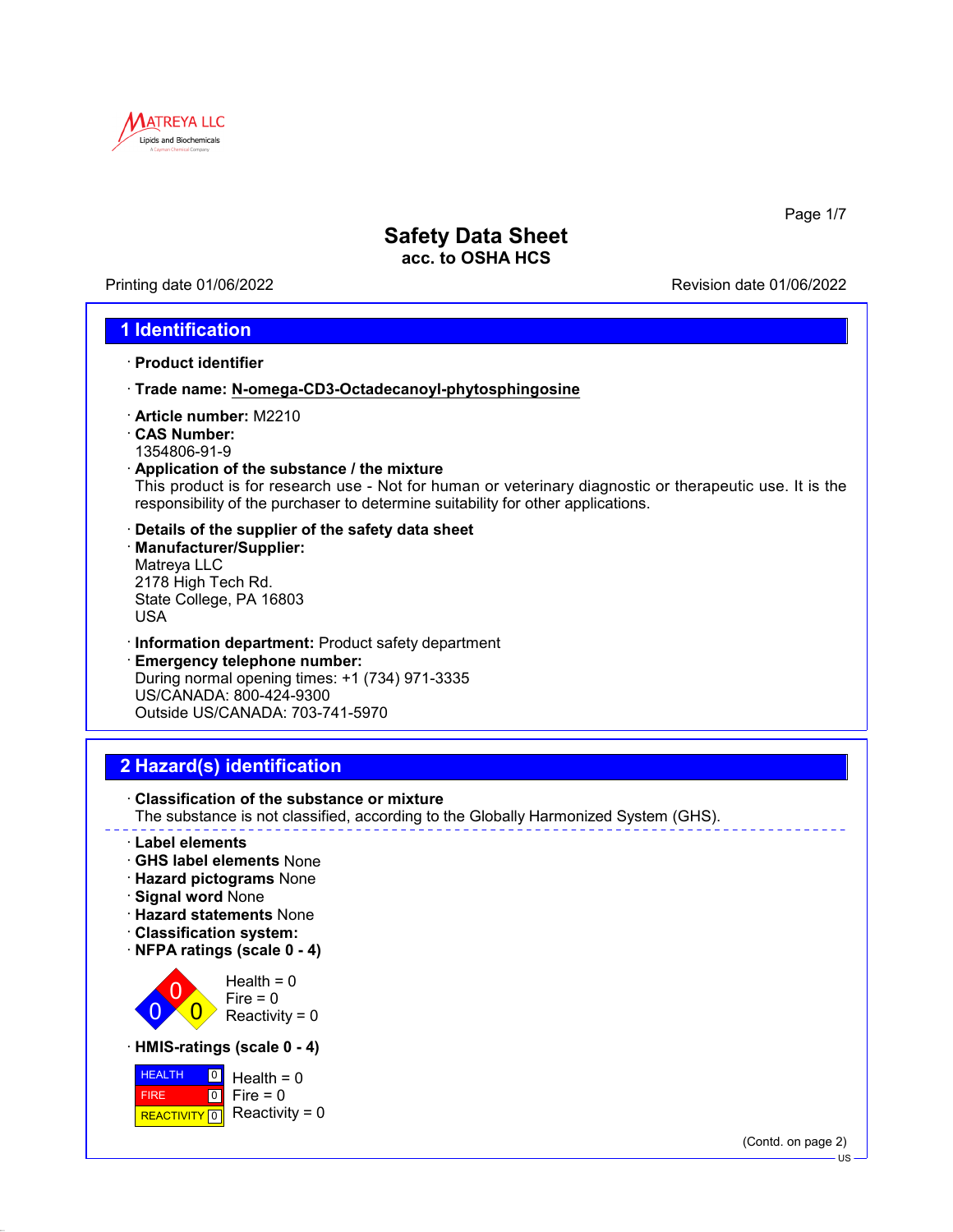Printing date 01/06/2022 Revision date 01/06/2022

(Contd. from page 1)

#### **Trade name: N-omega-CD3-Octadecanoyl-phytosphingosine**

- · **Other hazards**
- · **Results of PBT and vPvB assessment**
- · **PBT:** Not applicable.
- · **vPvB:** Not applicable.

### **3 Composition/information on ingredients**

- · **Chemical characterization: Substances**
- · **CAS No. Description**
- 1354806-91-9 C18 Phytoceramide-d3 (t18:0/18:0-d3)

### **4 First-aid measures**

- · **Description of first aid measures**
- · **General information:** No special measures required.
- · **After inhalation:** Supply fresh air; consult doctor in case of complaints.
- · **After skin contact:** Generally the product does not irritate the skin.
- · **After eye contact:** Rinse opened eye for several minutes under running water.
- · **After swallowing:** If symptoms persist consult doctor.
- · **Information for doctor:**
- · **Most important symptoms and effects, both acute and delayed** May cause anemia, cough, CNS depression, drowsiness, headache, heart damage, lassitude (weakness, exhaustion), liver damage, narcosis, reproductive effects, teratogenic effects. No further relevant information available.
- · **Indication of any immediate medical attention and special treatment needed** No further relevant information available.

## **5 Fire-fighting measures**

- · **Extinguishing media**
- · **Suitable extinguishing agents:** Use fire fighting measures that suit the environment. A solid water stream may be inefficient.
- · **Special hazards arising from the substance or mixture** No further relevant information available.
- · **Advice for firefighters**
- · **Protective equipment:** No special measures required.

# **6 Accidental release measures**

- · **Personal precautions, protective equipment and emergency procedures** Not required.
- · **Environmental precautions:** Do not allow to enter sewers/ surface or ground water.
- · **Methods and material for containment and cleaning up:** Pick up mechanically.
- · **Reference to other sections**
- See Section 7 for information on safe handling.
- See Section 8 for information on personal protection equipment.
- See Section 13 for disposal information.
- · **Protective Action Criteria for Chemicals**

· **PAC-1:**

### Substance is not listed.

(Contd. on page 3)

US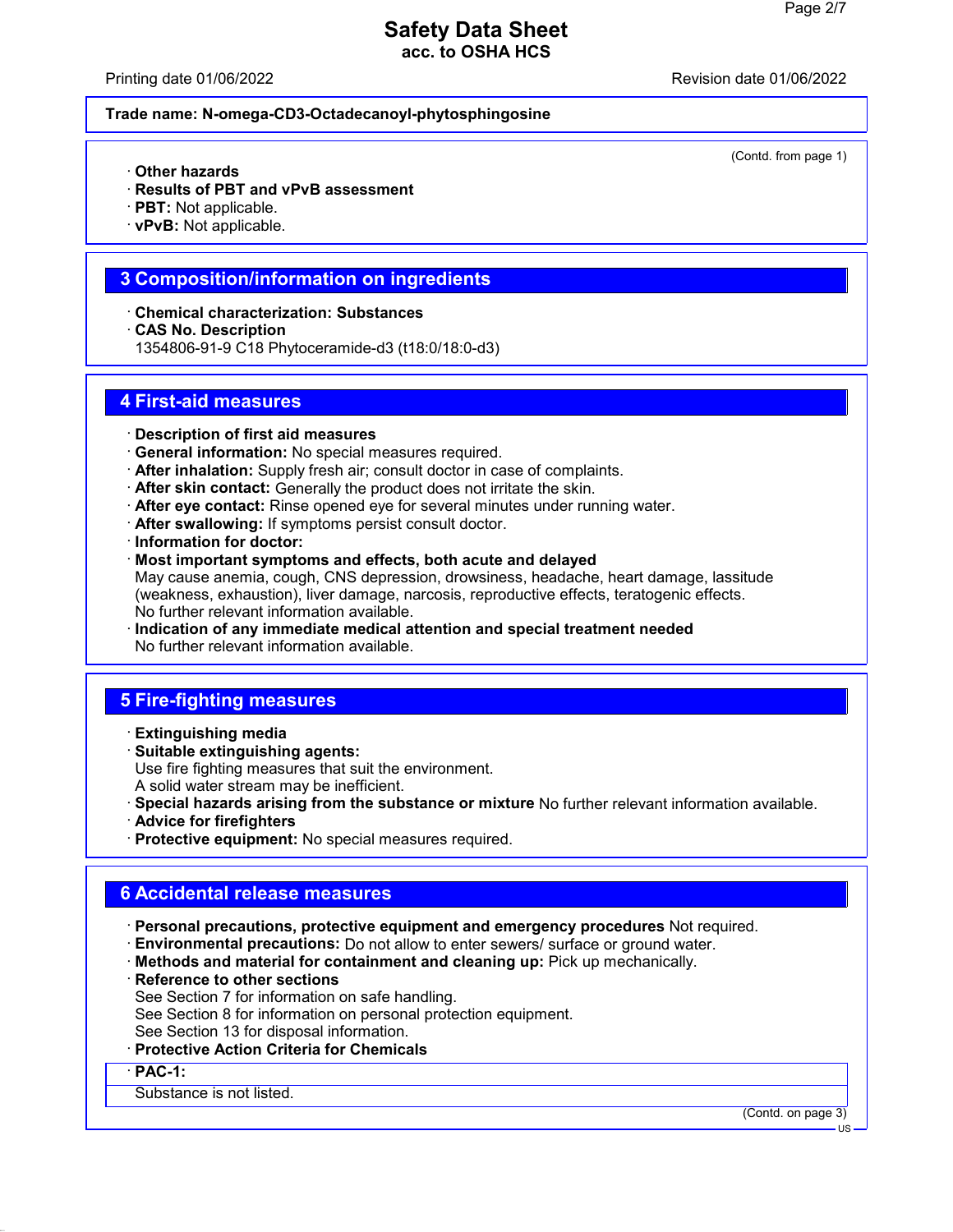Printing date 01/06/2022 Revision date 01/06/2022

**Trade name: N-omega-CD3-Octadecanoyl-phytosphingosine**

(Contd. from page 2)

· **PAC-2:**

Substance is not listed.

· **PAC-3:**

Substance is not listed.

# **7 Handling and storage**

- · **Handling:**
- · **Precautions for safe handling** No special measures required.
- · **Information about protection against explosions and fires:** No special measures required.
- · **Conditions for safe storage, including any incompatibilities**
- · **Storage:**
- · **Requirements to be met by storerooms and receptacles:** No special requirements.
- · **Information about storage in one common storage facility:** Not required.
- · **Further information about storage conditions:** None.
- · **Specific end use(s)** No further relevant information available.

### **8 Exposure controls/personal protection**

- · **Additional information about design of technical systems:** No further data; see item 7.
- · **Control parameters**
- · **Components with limit values that require monitoring at the workplace:** Not required.
- · **Additional information:** The lists that were valid during the creation were used as basis.
- · **Exposure controls**
- · **Personal protective equipment:**
- · **General protective and hygienic measures:**
- The usual precautionary measures for handling chemicals should be followed.
- · **Breathing equipment:** Not required.
- · **Protection of hands:**

The glove material has to be impermeable and resistant to the product/ the substance/ the preparation. Due to missing tests no recommendation to the glove material can be given for the product/ the preparation/ the chemical mixture.

Selection of the glove material on consideration of the penetration times, rates of diffusion and the degradation

· **Material of gloves**

The selection of the suitable gloves does not only depend on the material, but also on further marks of quality and varies from manufacturer to manufacturer.

· **Penetration time of glove material**

The exact break through time has to be found out by the manufacturer of the protective gloves and has to be observed.

· **Eye protection:** Not required.

(Contd. on page 4)

US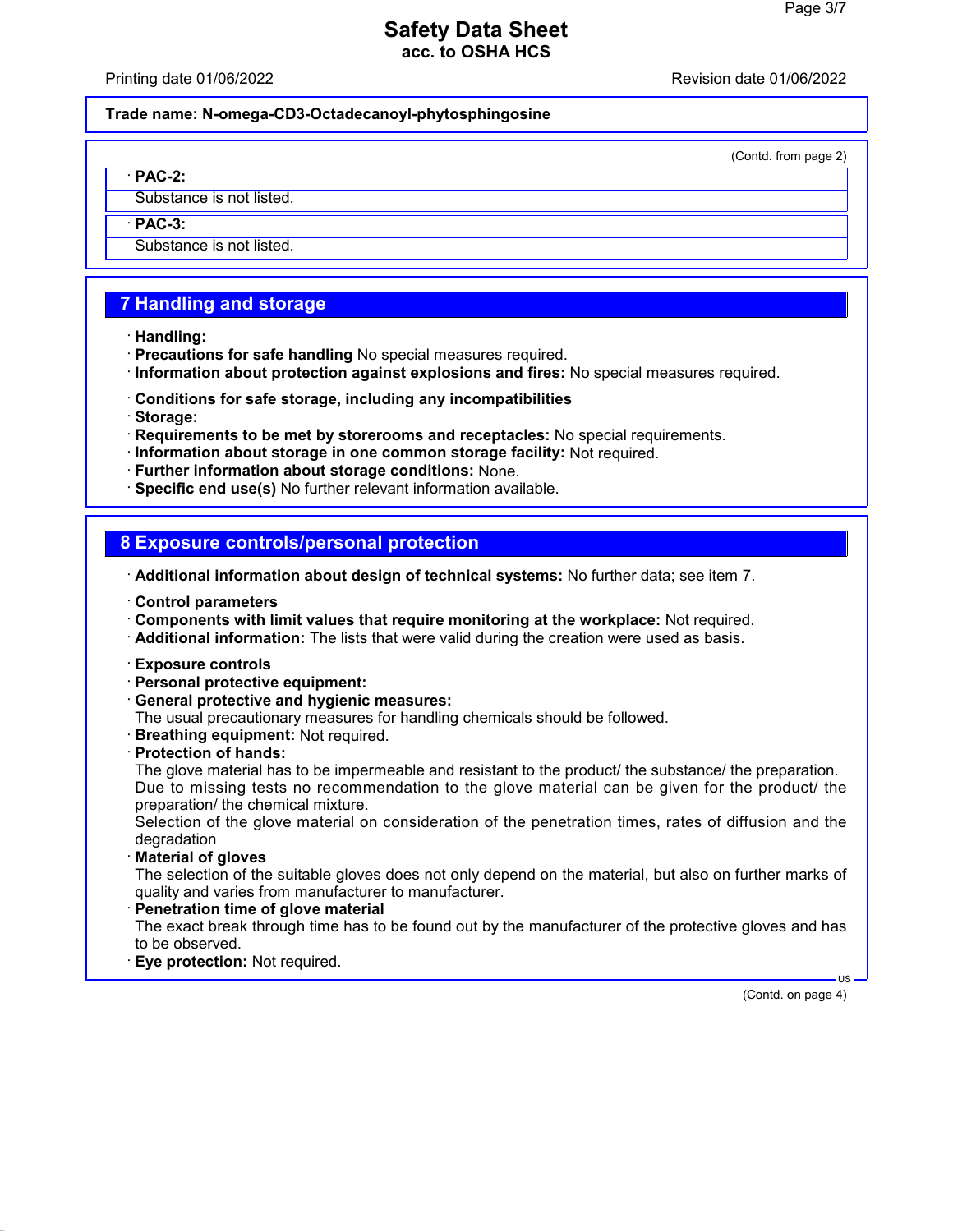Printing date 01/06/2022 **Revision date 01/06/2022** 

### **Trade name: N-omega-CD3-Octadecanoyl-phytosphingosine**

(Contd. from page 3)

| 9 Physical and chemical properties                                                                 |                                                      |
|----------------------------------------------------------------------------------------------------|------------------------------------------------------|
| Information on basic physical and chemical properties<br><b>General Information</b><br>Appearance: |                                                      |
| Form:                                                                                              | Solid                                                |
| Color:                                                                                             | Not determined.                                      |
| Odor:                                                                                              | Characteristic                                       |
| <b>Structural Formula</b>                                                                          | C36H70D3NO4                                          |
| <b>Molecular Weight</b><br>Odor threshold:                                                         | 587 g/mol<br>Not determined.                         |
| pH-value:                                                                                          | Not applicable.                                      |
|                                                                                                    |                                                      |
| <b>Change in condition</b><br><b>Melting point/Melting range:</b>                                  | Undetermined.                                        |
| <b>Boiling point/Boiling range:</b>                                                                | Undetermined.                                        |
| · Flash point:                                                                                     | Not applicable.                                      |
| · Flammability (solid, gaseous):                                                                   | Product is not flammable.                            |
| <b>Decomposition temperature:</b>                                                                  | Not determined.                                      |
| · Auto igniting:                                                                                   | Not determined.                                      |
| Danger of explosion:                                                                               | Product does not present an explosion hazard.        |
| <b>Explosion limits:</b>                                                                           |                                                      |
| Lower:                                                                                             | Not determined.                                      |
| Upper:                                                                                             | Not determined.                                      |
| · Vapor pressure:                                                                                  | Not applicable.                                      |
| <b>Density:</b>                                                                                    | Not determined.                                      |
| <b>Relative density</b>                                                                            | Not determined.                                      |
| · Vapor density<br><b>Evaporation rate</b>                                                         | Not applicable.<br>Not applicable.                   |
|                                                                                                    |                                                      |
|                                                                                                    |                                                      |
| Solubility in / Miscibility with<br>Water:                                                         | Soluble.                                             |
| · Partition coefficient (n-octanol/water): Not determined.                                         |                                                      |
| · Viscosity:                                                                                       |                                                      |
| Dynamic:                                                                                           | Not applicable.                                      |
| Kinematic:                                                                                         | Not applicable.                                      |
| <b>SOLUBILITY</b>                                                                                  | chloroform, DMF, DMSO                                |
| <b>VOC content:</b>                                                                                | 0.00%                                                |
| <b>Solids content:</b><br><b>Other information</b>                                                 | 100.0%<br>No further relevant information available. |

# **10 Stability and reactivity**

· **Reactivity** No further relevant information available.

- · **Chemical stability**
- · **Thermal decomposition / conditions to be avoided:** No decomposition if used according to specifications.

(Contd. on page 5)

US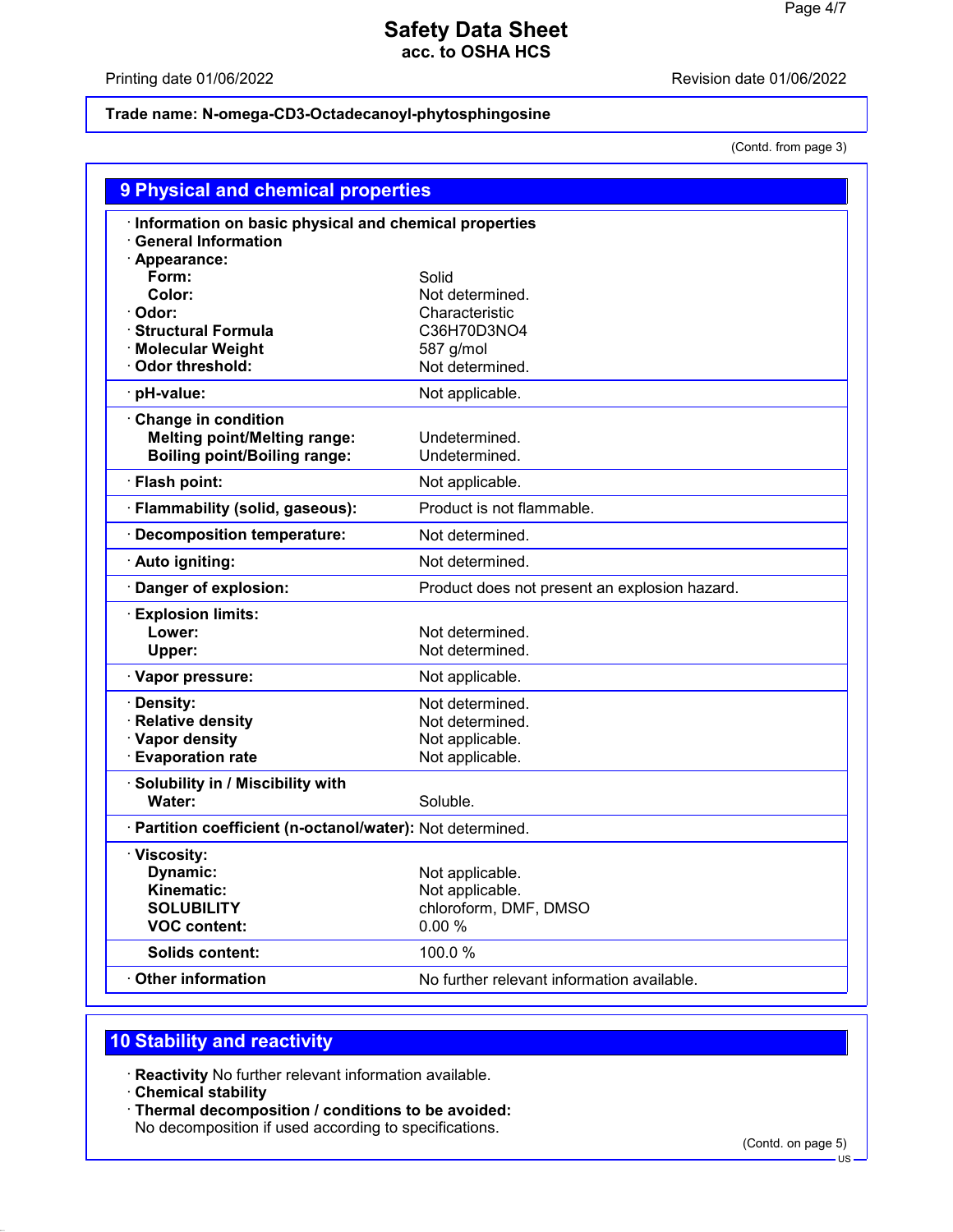Printing date 01/06/2022 Revision date 01/06/2022

(Contd. from page 4)

#### **Trade name: N-omega-CD3-Octadecanoyl-phytosphingosine**

- · **Possibility of hazardous reactions** No dangerous reactions known.
- · **Conditions to avoid** No further relevant information available.
- · **Incompatible materials:** No further relevant information available.
- · **Hazardous decomposition products:** No dangerous decomposition products known.

## **11 Toxicological information**

- · **Information on toxicological effects**
- · **Acute toxicity:**
- · **Primary irritant effect:**
- · **on the skin:** No irritant effect.
- · **on the eye:** No irritating effect.
- · **Sensitization:** No sensitizing effects known.
- · **Additional toxicological information:**

When used and handled according to specifications, the product does not have any harmful effects according to our experience and the information provided to us. The substance is not subject to classification.

· **Carcinogenic categories**

· **IARC (International Agency for Research on Cancer)**

Substance is not listed.

· **NTP (National Toxicology Program)**

Substance is not listed.

· **OSHA-Ca (Occupational Safety & Health Administration)**

Substance is not listed.

# **12 Ecological information**

- · **Toxicity**
- · **Aquatic toxicity:** No further relevant information available.
- · **Persistence and degradability** No further relevant information available.
- · **Behavior in environmental systems:**
- · **Bioaccumulative potential** No further relevant information available.
- · **Mobility in soil** No further relevant information available.
- · **Additional ecological information:**
- · **General notes:**
- Water hazard class 1 (Self-assessment): slightly hazardous for water

Do not allow undiluted product or large quantities of it to reach ground water, water course or sewage system.

- · **Results of PBT and vPvB assessment**
- · **PBT:** Not applicable.
- · **vPvB:** Not applicable.
- · **Other adverse effects** No further relevant information available.

# **13 Disposal considerations**

- · **Waste treatment methods**
- · **Recommendation:** Smaller quantities can be disposed of with household waste.

(Contd. on page 6)

US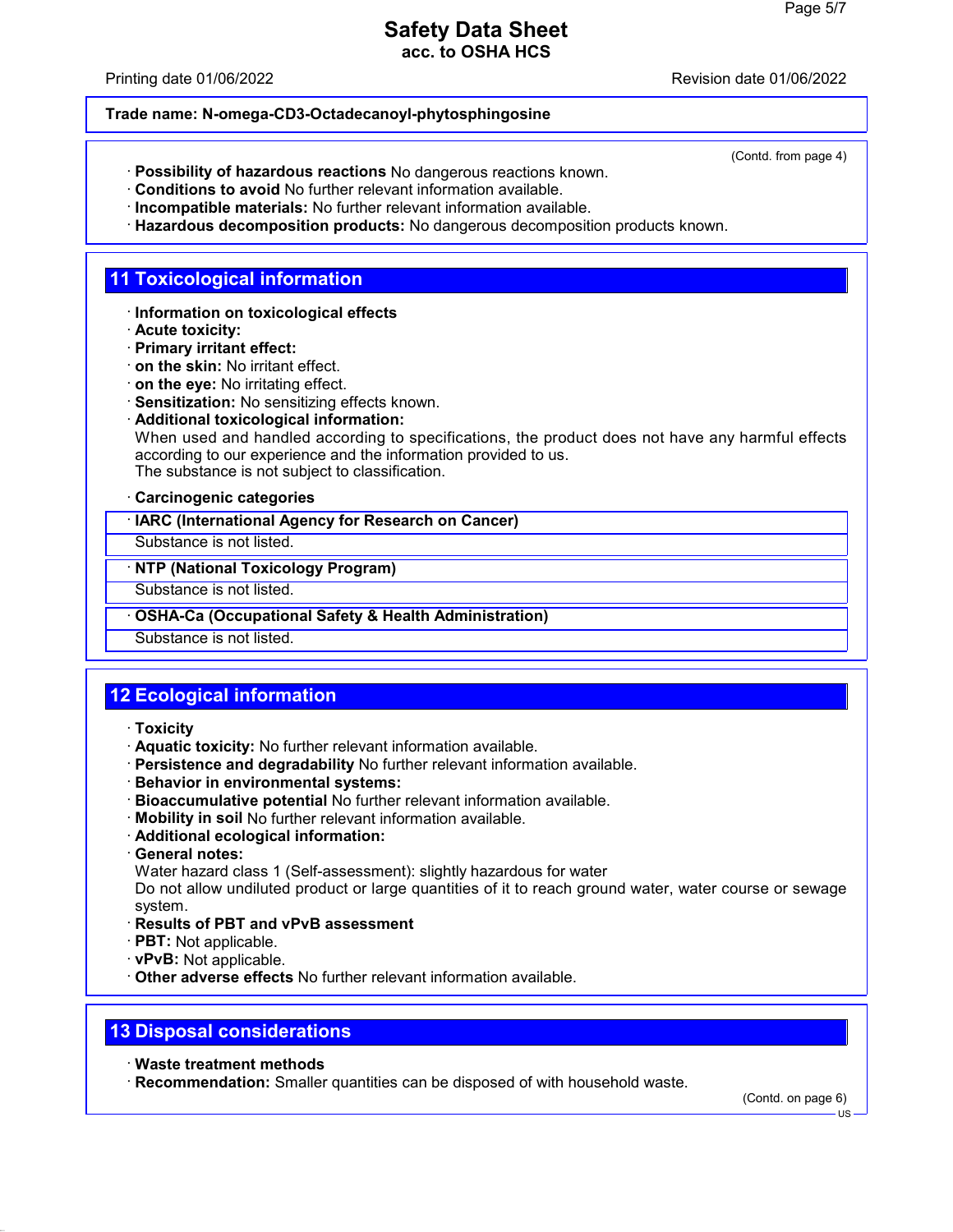Printing date 01/06/2022 Revision date 01/06/2022

#### **Trade name: N-omega-CD3-Octadecanoyl-phytosphingosine**

(Contd. from page 5)

- · **Uncleaned packagings:**
- · **Recommendation:** Disposal must be made according to official regulations.
- · **Recommended cleansing agent:** Water, if necessary with cleansing agents.

| <b>14 Transport information</b>                                                                        |                 |
|--------------------------------------------------------------------------------------------------------|-----------------|
| $\cdot$ UN-Number<br>· DOT, IMDG, IATA                                                                 | not regulated   |
| · UN proper shipping name<br>· DOT, IMDG, IATA                                                         | not regulated   |
| · Transport hazard class(es)                                                                           |                 |
| · DOT, ADN, IMDG, IATA<br>· Class                                                                      | not regulated   |
| · Packing group<br>DOT, IMDG, IATA                                                                     | not regulated   |
| · Environmental hazards:                                                                               | Not applicable. |
| · Special precautions for user                                                                         | Not applicable. |
| · Transport in bulk according to Annex II of<br><b>MARPOL73/78 and the IBC Code</b><br>Not applicable. |                 |
| · UN "Model Regulation":                                                                               | not regulated   |

## **15 Regulatory information**

· **Safety, health and environmental regulations/legislation specific for the substance or mixture** No further relevant information available.

· **Sara**

· **Section 355 (extremely hazardous substances):**

Substance is not listed.

· **Section 313 (Specific toxic chemical listings):**

Substance is not listed.

· **TSCA (Toxic Substances Control Act):**

Substance is not listed.

· **Hazardous Air Pollutants**

Substance is not listed.

· **Proposition 65**

· **Chemicals known to cause cancer:**

Substance is not listed.

· **Chemicals known to cause reproductive toxicity for females:**

Substance is not listed.

· **Chemicals known to cause reproductive toxicity for males:**

Substance is not listed.

(Contd. on page 7)

US